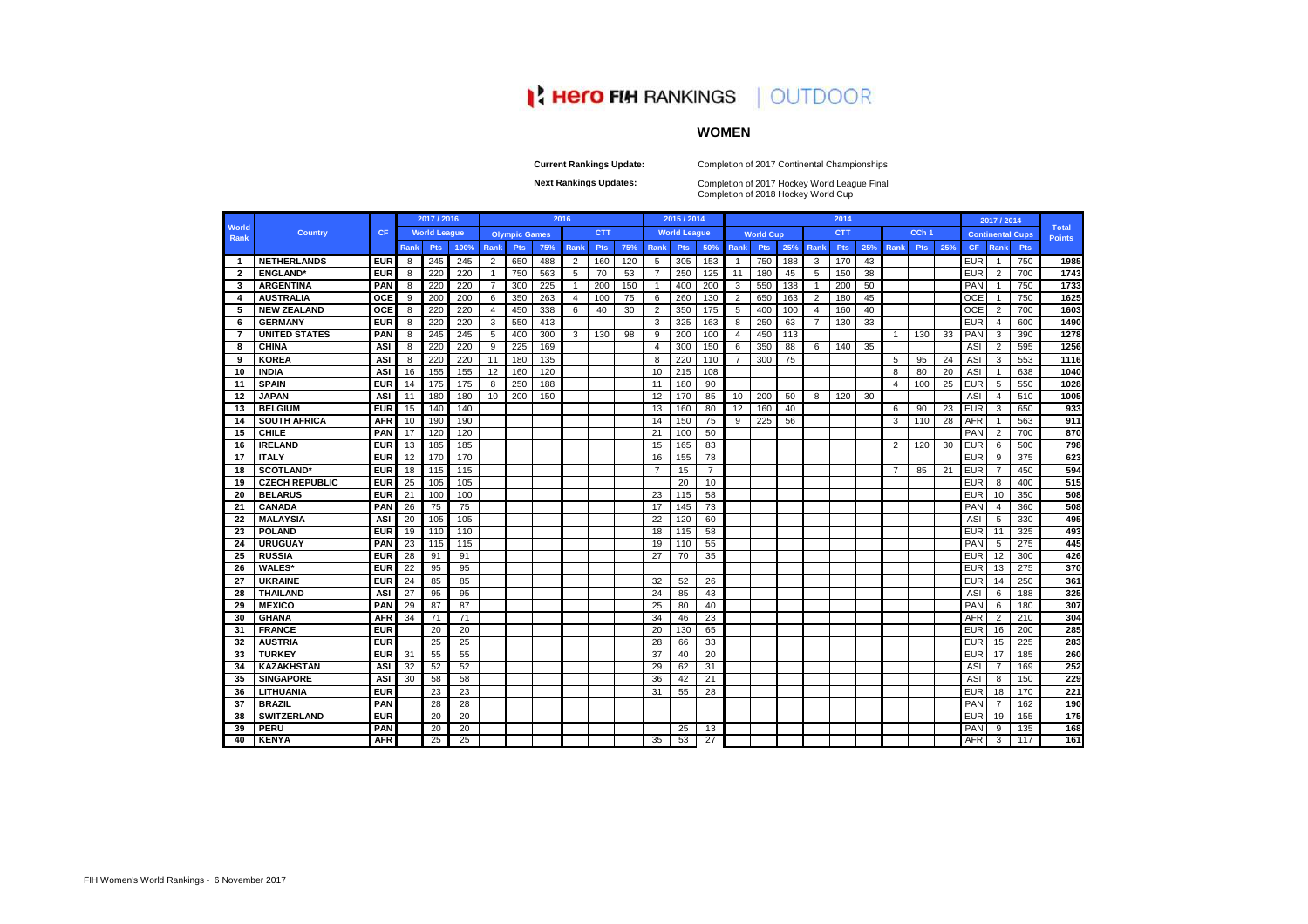| -41 | <b>BARBADOS</b>              | <b>PAN</b> |    |    |    |  |  |  |    | 30 | 15 |  |  |  |  | <b>PAN</b> | 8              | 144 | 159              |
|-----|------------------------------|------------|----|----|----|--|--|--|----|----|----|--|--|--|--|------------|----------------|-----|------------------|
| 42  | <b>TRINIDAD &amp; TOBAGO</b> | <b>PAN</b> | 33 | 49 | 49 |  |  |  | 30 | 83 | 42 |  |  |  |  | PAN        | 14             | 63  | 153              |
| 43  | <b>HONG KONG CHINA</b>       | <b>ASI</b> | 35 | 44 | 44 |  |  |  |    | 25 | 13 |  |  |  |  | ASI        | 9              | 90  | 147              |
| 44  | <b>AZERBAIJAN</b>            | <b>EUR</b> |    |    |    |  |  |  | 38 | 35 | 18 |  |  |  |  | <b>EUR</b> | 21             | 125 | $\overline{143}$ |
| 45  | <b>CROATIA</b>               | <b>EUR</b> |    |    |    |  |  |  |    |    |    |  |  |  |  | <b>EUR</b> | 20             | 140 | 140              |
| 46  | <b>NIGERIA</b>               | <b>AFR</b> |    | 20 | 20 |  |  |  |    |    |    |  |  |  |  | <b>AFR</b> | 4              | 108 | 128              |
| 47  | <b>SRI LANKA</b>             | <b>ASI</b> |    | 30 | 30 |  |  |  |    | 30 | 15 |  |  |  |  | ASI        | 12             | 72  | 117              |
| 48  | <b>SLOVENIA</b>              | <b>EUR</b> |    |    |    |  |  |  |    |    |    |  |  |  |  | <b>EUR</b> | 22             | 110 | 110              |
| 49  | <b>DOMINICAN REPUBLIC</b>    | <b>PAN</b> |    |    |    |  |  |  | 33 | 49 | 25 |  |  |  |  | PAN        | 12             | 75  | 100              |
| 50  | <b>PAPUA NEW GUINEA</b>      | <b>OCE</b> |    | 30 | 30 |  |  |  |    | 30 | 15 |  |  |  |  | <b>OCE</b> | $\overline{4}$ | 54  | 99               |
| -51 | <b>PUERTO RICO</b>           | <b>PAN</b> |    |    |    |  |  |  |    | 23 | 12 |  |  |  |  | PAN        | 10             | 88  | 99               |
| 52  | <b>SAMOA</b>                 | <b>OCE</b> |    |    |    |  |  |  |    | 20 | 10 |  |  |  |  | <b>OCE</b> | 3              | 81  | 91               |
| 53  | <b>CHINESE TAIPEI</b>        | <b>ASI</b> |    |    |    |  |  |  |    |    |    |  |  |  |  | ASI        | 10             | 84  | 84               |
| 54  | <b>PARAGUAY</b>              | <b>PAN</b> |    | 27 | 27 |  |  |  |    |    |    |  |  |  |  | PAN        | 15             | 56  | 83               |
| 55  | <b>CAMBODIA</b>              | <b>ASI</b> |    | 22 | 22 |  |  |  |    |    |    |  |  |  |  | ASI        | 14             | 60  | 82               |
| 56  | <b>PANAMA</b>                | <b>PAN</b> |    |    |    |  |  |  |    |    |    |  |  |  |  | PAN        | 11             | 81  | 81               |
| 57  | <b>FIJI</b>                  | <b>OCE</b> |    | 20 | 20 |  |  |  |    | 20 | 10 |  |  |  |  | <b>OCE</b> | 5              | 50  | 80               |
| 58  | <b>PAKISTAN</b>              | <b>ASI</b> |    |    |    |  |  |  |    |    |    |  |  |  |  | ASI        | 11             | 78  | 78               |
| 59  | <b>EGYPT</b>                 | <b>AFR</b> |    |    |    |  |  |  |    |    |    |  |  |  |  | <b>AFR</b> | 5              | 77  | 77               |
| 60  | <b>NAMIBIA</b>               | <b>AFR</b> |    |    |    |  |  |  |    |    |    |  |  |  |  | <b>AFR</b> | 6              | 70  | 70               |
| 61  | <b>CUBA</b>                  | <b>PAN</b> |    |    |    |  |  |  |    |    |    |  |  |  |  | PAN        | 13             | 69  | 69               |
| 62  | <b>UZBEKISTAN</b>            | <b>ASI</b> |    |    |    |  |  |  |    |    |    |  |  |  |  | ASI        | 13             | 66  | 66               |
| 63  | <b>SOLOMON ISLANDS</b>       | <b>OCE</b> |    | 25 | 25 |  |  |  |    |    |    |  |  |  |  | <b>OCE</b> | 6              | 38  | 63               |
| 64  | <b>TONGA</b>                 | <b>OCE</b> |    | 20 | 20 |  |  |  |    |    |    |  |  |  |  | <b>OCE</b> | 7              | 34  | 54               |
| 65  | <b>TANZANIA</b>              | <b>AFR</b> |    |    |    |  |  |  |    | 20 | 10 |  |  |  |  | <b>AFR</b> | 8              | 28  | 38               |
| 66  | <b>JAMAICA</b>               | <b>PAN</b> |    |    |    |  |  |  |    | 22 | 11 |  |  |  |  | PAN        | 17             | 27  | 38               |
| 67  | <b>ZIMBABWE</b>              | <b>AFR</b> |    |    |    |  |  |  |    |    |    |  |  |  |  | <b>AFR</b> | $\overline{7}$ | 32  | 32               |
| 68  | <b>GUATEMALA</b>             | <b>PAN</b> |    | 20 | 20 |  |  |  |    | 20 | 10 |  |  |  |  | PAN        |                |     | 30               |
| 69  | <b>GUYANA</b>                | <b>PAN</b> |    |    |    |  |  |  |    |    |    |  |  |  |  | PAN        | 16             | 29  | 29               |
| 70  | <b>BERMUDA</b>               | <b>PAN</b> |    |    |    |  |  |  |    |    |    |  |  |  |  | PAN        | 18             | 25  | 25               |
| 71  | <b>BRUNEI</b>                | <b>ASI</b> |    | 23 | 23 |  |  |  |    |    |    |  |  |  |  | <b>ASI</b> |                |     | 23               |
| 72  | <b>VENEZUELA</b>             | <b>PAN</b> |    |    |    |  |  |  |    |    |    |  |  |  |  | PAN        | 19             | 22  | 22               |
| 73  | <b>VANUATU</b>               | <b>OCE</b> |    |    |    |  |  |  |    | 25 | 13 |  |  |  |  | <b>OCE</b> |                |     | 13               |
| 74  | <b>MYANMAR</b>               | <b>ASI</b> |    |    |    |  |  |  |    | 20 | 10 |  |  |  |  | <b>ASI</b> |                |     | 10               |

Notes

 \* Points for Great Britain shared by England, Scotland, Wales proportionally based upon the number of matches played by players from each nation in Great Britain team.

Where teams have the same total of WR points, ranking is determined by the highest placement at the most recent FIH or continental event

From 2014 teams which win a Qualifying World League Tournament receive a bonus of 25 points

Kenya deducted 16 points for their late arrival at World League Round 2, February 2015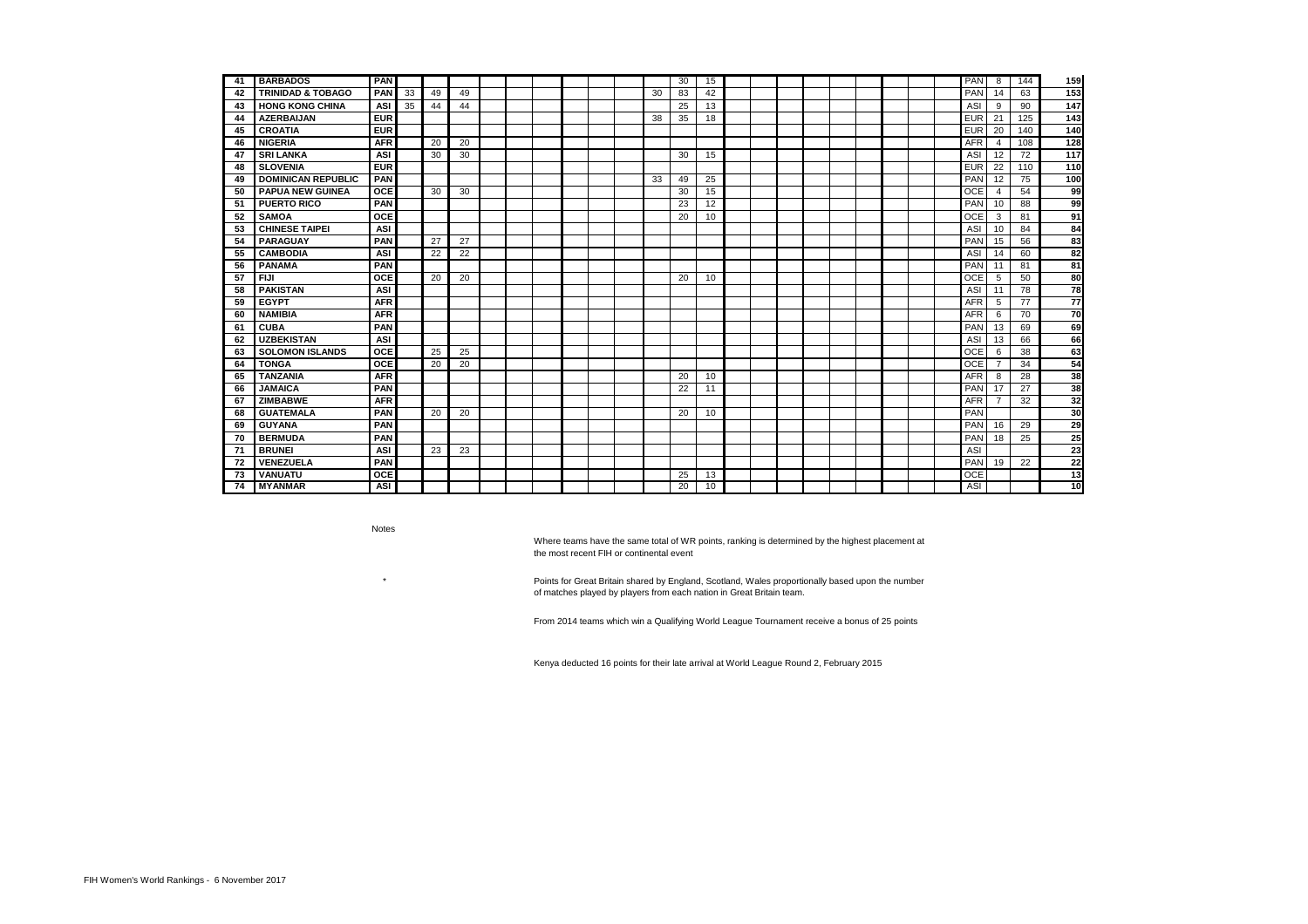

## *NOVEMBER 2017* **CONTINENTAL RANKINGS - WOMEN**

|                   |                |            | 2017                          |      |            | 2015                          |     |                  |                   |            |                  | 2017            |      |      | 2016                          |     |            | 2014               |     |                  |
|-------------------|----------------|------------|-------------------------------|------|------------|-------------------------------|-----|------------------|-------------------|------------|------------------|-----------------|------|------|-------------------------------|-----|------------|--------------------|-----|------------------|
| <b>CF Ranking</b> | <b>Country</b> |            | <b>Africa Cup for Nations</b> |      |            | <b>Africa Cup for Nations</b> |     | <b>Total Pts</b> | <b>CF Ranking</b> | Country    |                  | <b>Asia Cup</b> |      |      | <b>Asian Champions Trophy</b> |     |            | <b>Asian Games</b> |     | <b>Total Pts</b> |
|                   |                | Rank       | <b>Pts</b>                    | 100% | Rank       | <b>Pts</b>                    | 50% |                  |                   |            | Rank             | Pts             | 100% | Rank | <b>Pts</b>                    | 75% | Rank       | <b>Pts</b>         | 25% |                  |
|                   | <b>RSA</b>     |            | 563                           | 563  |            | 563                           | 281 | 844              |                   | <b>IND</b> |                  | 638             | 638  |      | 638                           | 478 |            | 553                | 138 | 1254             |
|                   | GHA            |            | 210                           | 210  |            | 210                           | 105 | 315              |                   | <b>CHN</b> |                  | 595             | 595  |      | 595                           | 446 |            | 595                | 149 | 1190             |
|                   | KEN            |            | 108                           | 108  |            | 117                           | 59  | 167              | 3                 | <b>KOR</b> | 3                | 553             | 553  |      | 510                           | 383 |            | 638                | 159 | 1094             |
|                   | <b>NGR</b>     |            | 117                           | 117  |            | 70                            | 35  | 152              |                   | JPN        | 4                | 510             | 510  |      | 553                           | 414 |            | 510                | 128 | 1052             |
|                   | EGY            |            | 77                            | 77   | <b>DNP</b> |                               |     | 77               |                   | MAS        | .5               | 330             | 330  |      | 330                           | 248 |            | 330                | 83  | 660              |
|                   | <b>NAM</b>     | <b>DNP</b> |                               |      |            | 108                           | 54  | 54               | 6                 | THA        | 6                | 188             | 188  |      |                               |     |            | 169                | 42  | 230              |
|                   | ZIM            | <b>DNP</b> |                               |      |            | 77                            | 39  | 39               |                   | KAZ        | -                | 169             | 169  |      |                               |     |            | 188                | 47  | 216              |
|                   | <b>TAN</b>     | <b>DNP</b> |                               |      |            | 32                            | 16  | 16               | 8                 | SIN        | 8                | 150             | 150  |      |                               |     | <b>DNP</b> |                    |     | 150              |
|                   |                |            |                               |      |            |                               |     |                  |                   | HKG        | 11               | 78              | 78   |      |                               |     | റ          | 150                | 38  | 116              |
|                   |                |            |                               |      |            |                               |     |                  |                   | <b>TPE</b> | 9                | 90              | 90   |      |                               |     |            | 90                 | 23  | 113              |
|                   |                |            |                               |      |            |                               |     |                  | 11                | <b>PAK</b> | 10 <sup>°</sup>  | 84              | 84   |      |                               |     | <b>DNP</b> |                    |     | 84               |
|                   |                |            |                               |      |            |                               |     |                  | 12                | SRI        | 12 <sup>12</sup> | 72              | 72   |      |                               |     | <b>DNP</b> |                    |     | 72               |
|                   |                |            |                               |      |            |                               |     |                  | 13                | <b>UZB</b> | 13               | 66              | 66   |      |                               |     | <b>DNP</b> |                    |     | 66               |
|                   |                |            |                               |      |            |                               |     |                  | 14                | <b>CAM</b> | 14               | 60              | 60   |      |                               |     | <b>DNP</b> |                    |     | 60               |

|      | 2017                                 |      |      | 2015                                 |     |                  |                   |                |      | 2017        |      |            | 2015        |     |                  |
|------|--------------------------------------|------|------|--------------------------------------|-----|------------------|-------------------|----------------|------|-------------|------|------------|-------------|-----|------------------|
|      | <b>European Nations Championship</b> |      |      | <b>European Nations Championship</b> |     | <b>Total Pts</b> | <b>CF Ranking</b> | <b>Country</b> |      | Oceania Cup |      |            | Oceania Cup |     | <b>Total Pts</b> |
| Rank | D+n<br>гιэ                           | 100% | Rank | <b>Pts</b>                           | 50% |                  |                   |                | Rank | Pts         | 100% | Rank       | Pts         | 50% |                  |
|      | 750                                  | 750  |      | 700                                  | 350 | 1100             |                   | <b>AUS</b>     |      | 750         | 750  |            | 750         | 375 | 1125             |
|      | 650                                  | 650  |      | 750                                  | 375 | 1025             |                   | <b>NZL</b>     |      | 700         | 700  |            | 700         | 350 | 1050             |
|      | 700                                  | 700  |      | 550                                  | 275 | 975              |                   | <b>SAM</b>     |      | 50          | 50   |            | 81          | -41 | 90               |
|      | 600                                  | 600  | w    | 650                                  | 325 | 925              |                   | <b>PNG</b>     |      | 81          | 81   | <b>DNP</b> |             |     | 81               |
|      | 550                                  | 550  |      | 600                                  | 300 | 850              |                   | - IJ           |      | 54          | 54   | <b>DNP</b> |             |     | 54               |
| 6    | 500                                  | 500  |      | 375                                  | 188 | 688              |                   | SOL            |      | 38          | 38   | <b>DNP</b> |             |     | 38               |
| 8    | 400                                  | 400  |      | 500                                  | 250 | 650              |                   | <b>TGA</b>     |      | 34          | 34   | <b>DNP</b> |             |     | 34               |

|                      |            |                 | 2017                                 |      |                | 2015                                 |     |                  |                   |                                        |                | 2017                    |      |                | 2015                      |            |
|----------------------|------------|-----------------|--------------------------------------|------|----------------|--------------------------------------|-----|------------------|-------------------|----------------------------------------|----------------|-------------------------|------|----------------|---------------------------|------------|
| <b>CF</b> Ranking    | Country    |                 | <b>European Nations Championship</b> |      |                | <b>European Nations Championship</b> |     | <b>Total Pts</b> | <b>CF Ranking</b> | Country                                |                | <b>Oceania Cup</b>      |      |                | Oceania Cup               |            |
|                      |            | Rank            | <b>Pts</b>                           | 100% | Rank           | <b>Pts</b>                           | 50% |                  |                   |                                        | Rank           | <b>Pts</b>              | 100% | Rank           | <b>Pts</b>                | 50%        |
|                      | <b>NED</b> |                 | 750                                  | 750  | $\overline{2}$ | 700                                  | 350 | 1100             |                   | <b>AUS</b>                             |                | 750                     | 750  |                | 750                       | 375        |
| 2                    | <b>ENG</b> | 3               | 650                                  | 650  |                | 750                                  | 375 | 1025             | 2                 | <b>NZL</b>                             | 2              | 700                     | 700  | $\overline{2}$ | 700                       | 350        |
| 3                    | <b>BEL</b> | 2               | 700                                  | 700  | 5              | 550                                  | 275 | 975              | 3                 | SAM                                    | 5              | 50                      | 50   | 3              | 81                        | 41         |
|                      | <b>GER</b> | Δ               | 600                                  | 600  | 3              | 650                                  | 325 | 925              | 4                 | <b>PNG</b>                             | 3              | 81                      | 81   | <b>DNP</b>     |                           |            |
| 5                    | <b>ESP</b> | 5               | 550                                  | 550  | $\overline{4}$ | 600                                  | 300 | 850              | 5                 | <b>FIJ</b>                             | $\overline{4}$ | 54                      | 54   | <b>DNP</b>     |                           |            |
| 6                    | <b>IRL</b> | 6               | 500                                  | 500  | 9              | 375                                  | 188 | 688              | 6                 | SOL                                    | 6              | 38                      | 38   | <b>DNP</b>     |                           |            |
| $\overline{ }$       | SCO        | 8               | 400                                  | 400  | 6              | 500                                  | 250 | 650              | <u>—</u>          | <b>TGA</b>                             | $\overline{7}$ | 34                      | 34   | <b>DNP</b>     |                           |            |
| 8                    | <b>CZE</b> | $\overline{7}$  | 450                                  | 450  | 10             | 350                                  | 175 | 625              |                   |                                        |                |                         |      |                |                           |            |
| 9                    | <b>ITA</b> | 11              | 325                                  | 325  | $\overline{7}$ | 450                                  | 225 | 550              |                   | PAN AMERICAN HOCKEY FEDERATION (WOMEN) |                |                         |      |                |                           |            |
| 10 <sup>1</sup>      | <b>BLR</b> | 9               | 375                                  | 375  | 11             | 325                                  | 163 | 538              |                   |                                        |                |                         |      |                |                           |            |
| 11                   | POL        | 13              | 275                                  | 275  | 8              | 400                                  | 200 | 475              |                   |                                        |                | 2017                    |      |                | 2015                      |            |
| 12                   | <b>RUS</b> | 10 <sup>1</sup> |                                      |      |                |                                      |     |                  |                   |                                        |                |                         |      |                |                           |            |
|                      |            |                 | 350                                  | 350  | 17             | 185                                  | 93  | 443              | <b>CF Ranking</b> | Country                                |                | <b>Pan American Cup</b> |      |                | <b>Pan American Games</b> |            |
|                      | WAL        | 12              | 300                                  | 300  | 13             | 275                                  | 138 | 438              |                   |                                        | Rank           | Pts                     | 100% | Rank           | <b>Pts</b>                |            |
|                      | <b>UKR</b> | 14              | 250                                  | 250  | 16             | 200                                  | 100 | 350              |                   | ARG                                    |                | 750                     | 750  | $\overline{2}$ | 700                       | 50%<br>350 |
|                      | <b>AUT</b> | 15              | 225                                  | 225  | 15             | 225                                  | 113 | 338              | 2                 | CHI                                    | $\overline{2}$ | 700                     | 700  |                | 360                       | 180        |
| 13<br>14<br>15<br>16 | <b>FRA</b> | 16              | 200                                  | 200  | 14             | 250                                  | 125 | 325              | 3                 | <b>USA</b>                             | 3              | 390                     | 390  |                | 750                       | 375        |
| 17                   | <b>TUR</b> | 17              | 185                                  | 185  | 19             | 155                                  | 78  | 263              |                   | CAN                                    | 4              | 360                     | 360  | 3              | 390                       | 195        |
| 18                   | LTU        | 19              | 155                                  | 155  | 18             | 170                                  | 85  | 240              | 5                 | <b>URU</b>                             | 5              | 275                     | 275  | 5              | 275                       | 138        |
| 19                   | SUI        | 18              | 170                                  | 170  | 21             | 110                                  | 55  | 225              | 6                 | <b>MEX</b>                             | 6              | 180                     | 180  | 6              | 180                       | 90         |
| 20                   | CRO        | 20              | 140                                  | 140  | 20             | 125                                  | 63  | 203              | $\overline{z}$    | <b>BRA</b>                             | $\overline{7}$ | 162                     | 162  | 10             | 88                        | 44         |
| 21                   | <b>AZE</b> | <b>DNP</b>      |                                      |      | 12             | 300                                  | 150 | 150              | 8                 | <b>BAR</b>                             | 8              | 144                     | 144  | 11             | 81                        | 41         |

|                   |                |                | 2017                    |      |            | 2015                      |     |                  |
|-------------------|----------------|----------------|-------------------------|------|------------|---------------------------|-----|------------------|
| <b>CF Ranking</b> | <b>Country</b> |                | <b>Pan American Cup</b> |      |            | <b>Pan American Games</b> |     | <b>Total Pts</b> |
|                   |                | Rank           | Pts                     | 100% | Rank       | <b>Pts</b>                | 50% |                  |
| 1                 | <b>ARG</b>     | 1              | 750                     | 750  | 2          | 700                       | 350 | 1100             |
| $\overline{2}$    | <b>CHI</b>     | 2              | 700                     | 700  | 4          | 360                       | 180 | 880              |
| 3                 | <b>USA</b>     | 3              | 390                     | 390  | 1          | 750                       | 375 | 765              |
| 4                 | CAN            | 4              | 360                     | 360  | 3          | 390                       | 195 | 555              |
| 5                 | <b>URU</b>     | 5              | 275                     | 275  | 5          | 275                       | 138 | 413              |
| 6                 | MEX            | 6              | 180                     | 180  | 6          | 180                       | 90  | 270              |
| 7                 | <b>BRA</b>     | $\overline{7}$ | 162                     | 162  | 10         | 88                        | 44  | 206              |
| 8                 | <b>BAR</b>     | 8              | 144                     | 144  | 11         | 81                        | 41  | 185              |
| 9                 | <b>PER</b>     | 9              | 135                     | 135  | <b>DNP</b> |                           |     | 135              |
| 10                | <b>PUR</b>     | 10             | 88                      | 88   | <b>DNP</b> |                           |     | 88               |
| 11                | PAN*           | 11             | 81                      | 81   | <b>DNP</b> |                           |     | 81               |
| 12                | DOM*           | <b>DNP</b>     |                         |      | 7          | 162                       | 81  | 81               |
| 13                | <b>CUB</b>     | <b>DNP</b>     |                         |      | 8          | 144                       | 72  | 72               |
| 14                | <b>TTO</b>     | <b>DNP</b>     |                         |      | 9          | 135                       | 68  | 68               |
| 15                | <b>PAR</b>     | <b>DNP</b>     |                         |      | 12         | 75                        | 38  | 38               |
| 16                | <b>GUY</b>     | <b>DNP</b>     |                         |      | 13         | 69                        | 34  | 34               |
| 17                | <b>MAL</b>     | <b>DNP</b>     |                         |      | 14         | 63                        | 31  | 31               |
| 18                | <b>BER</b>     | <b>DNP</b>     |                         |      | 15         | 56                        | 28  | 28               |
| 19                | <b>VEN</b>     | DNP            |                         |      | 16         | 29                        | 15  | 15               |

\* Where points are equal for 4-year cycle, team with most recent best result at CF Championships or FIH Global Event is ranked higher.

# **PAN AMERICAN HOCKEY FEDERATION (WOMEN)**

# **EUROPEAN HOCKEY FEDERATION (WOMEN)**

**AFRICAN HOCKEY FEDERATION (WOMEN)**

# **OCEANIA HOCKEY FEDERATION (WOMEN)**

## **ASIAN HOCKEY FEDERATION (WOMEN)**

|                   |            |             | 2017                          |      |            | 2015                          |     |                  |                   |            |
|-------------------|------------|-------------|-------------------------------|------|------------|-------------------------------|-----|------------------|-------------------|------------|
| <b>CF Ranking</b> | Country    |             | <b>Africa Cup for Nations</b> |      |            | <b>Africa Cup for Nations</b> |     | <b>Total Pts</b> | <b>CF Ranking</b> | Country    |
|                   |            | <b>Rank</b> | <b>Pts</b>                    | 100% | Rank       | <b>Pts</b>                    | 50% |                  |                   |            |
|                   | <b>RSA</b> |             | 563                           | 563  |            | 563                           | 281 | 844              |                   | <b>IND</b> |
| 2                 | <b>GHA</b> | ົ           | 210                           | 210  | ົ          | 210                           | 105 | 315              | ົ                 | <b>CHN</b> |
| 3                 | <b>KEN</b> |             | 108                           | 108  | 3          | 117                           | 59  | 167              | 3                 | <b>KOR</b> |
| 4                 | <b>NGR</b> | 3           | 117                           | 117  | 6          | 70                            | 35  | 152              |                   | <b>JPN</b> |
| 5                 | EGY        | 5           | 77                            | 77   | <b>DNP</b> |                               |     | 77               | 5                 | <b>MAS</b> |
| 6                 | <b>NAM</b> | <b>DNP</b>  |                               |      | 4          | 108                           | 54  | 54               | 6                 | <b>THA</b> |
|                   | ZIM        | <b>DNP</b>  |                               |      | 5          | 77                            | 39  | 39               |                   | KAZ        |
| 8                 | TAN        | DNP         |                               |      |            | 32                            | 16  | 16               | 8                 | <b>SIN</b> |

### *IMPORTANT NOTE*

### *NOTE: The ranking points allocated to each country are to establish Continental Ranking ONLY. Separate points are then allocated to each country based upon the weightings fixed for each CF*